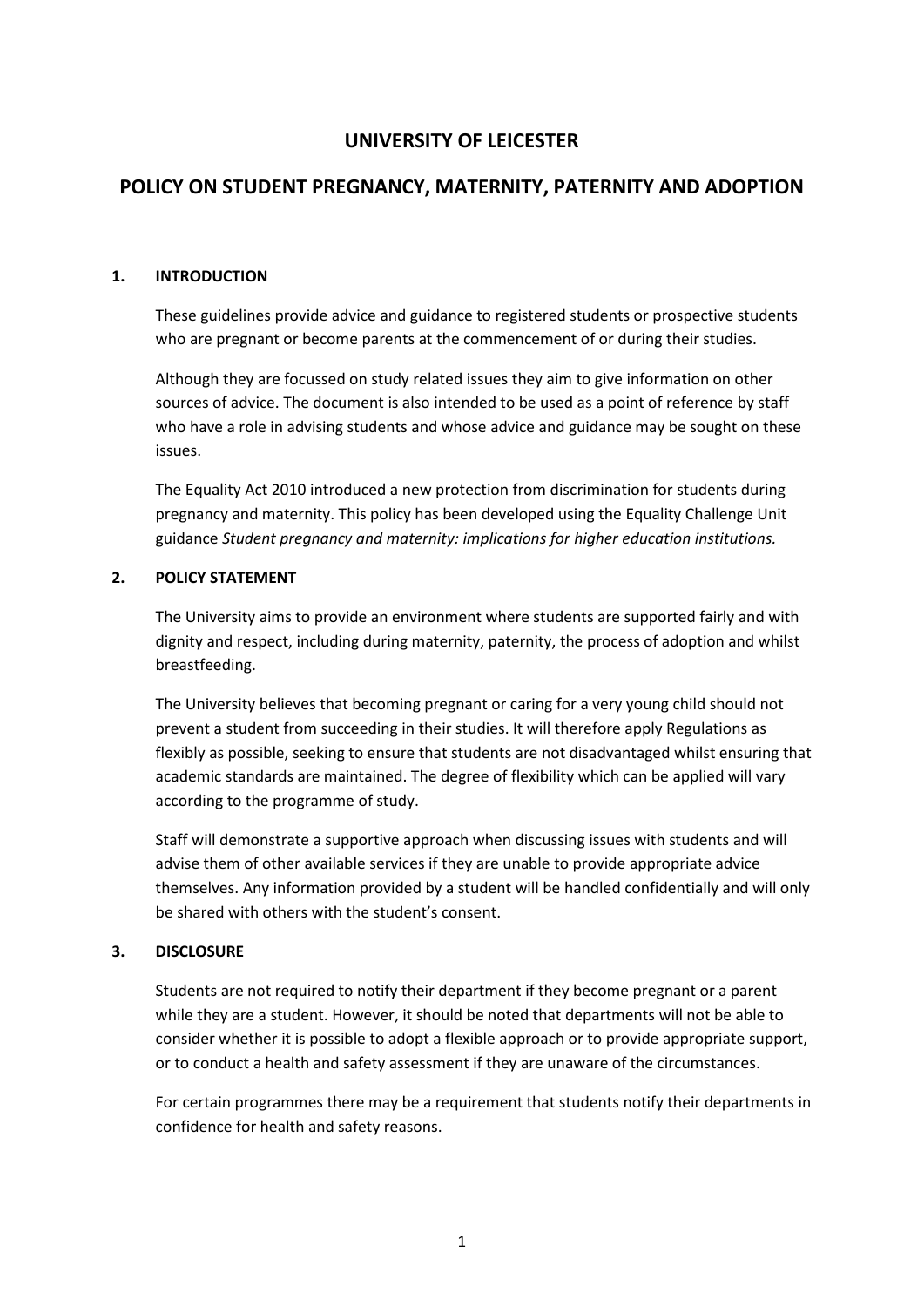### **4. SUMMARY OF KEY RESPONSIBILITIES**

#### **The University will take all possible steps to ensure that:**

- where a student is or becomes pregnant during her period of registration or is adopting a child during her/his period of registration at the University it responds flexibly to any requests for reasonable adjustments which are within the regulations and maintain academic standards
- this policy is published and that relevant staff are aware of it
- staff are aware that support and guidance is available for conducting health and safety assessments through the Safety Services Office
- staff and students are aware that advice can be sought from the Registry/Graduate School Office , Student Finance Advisers and other services as required
- this policy is monitored and reviewed on a regular basis

# **Departments and Schools will take all possible steps to ensure that:**

- staff and students are made aware of this policy
- once a disclosure of pregnancy is made the Head of Department should ensure that a member of staff is identified with responsibility to review the health and safety risks to the student and her unborn child and to modify any procedures which relate to the student if required. The University guidance for New and Expectant Mothers at work identifies the issues to be considered

<https://www2.le.ac.uk/offices/safety-services/documents/pdfs/mothers.pdf>

- a support plan is completed in conjunction with the student
- reasonable adjustments are made to support the student in completing her programme of study, providing these are in accordance with the Regulations and the maintenance of academic standards
- if requested a female member of staff is identified with whom the student can discuss her support needs
- students are aware of sources of advice and support
- where a pregnancy is disclosed to a member of staff this should be treated confidentially and information should only be passed on to other staff with the consent of the student
- students are kept up to date with developments in their field
- they facilitate a smooth return from maternity/adoption related absence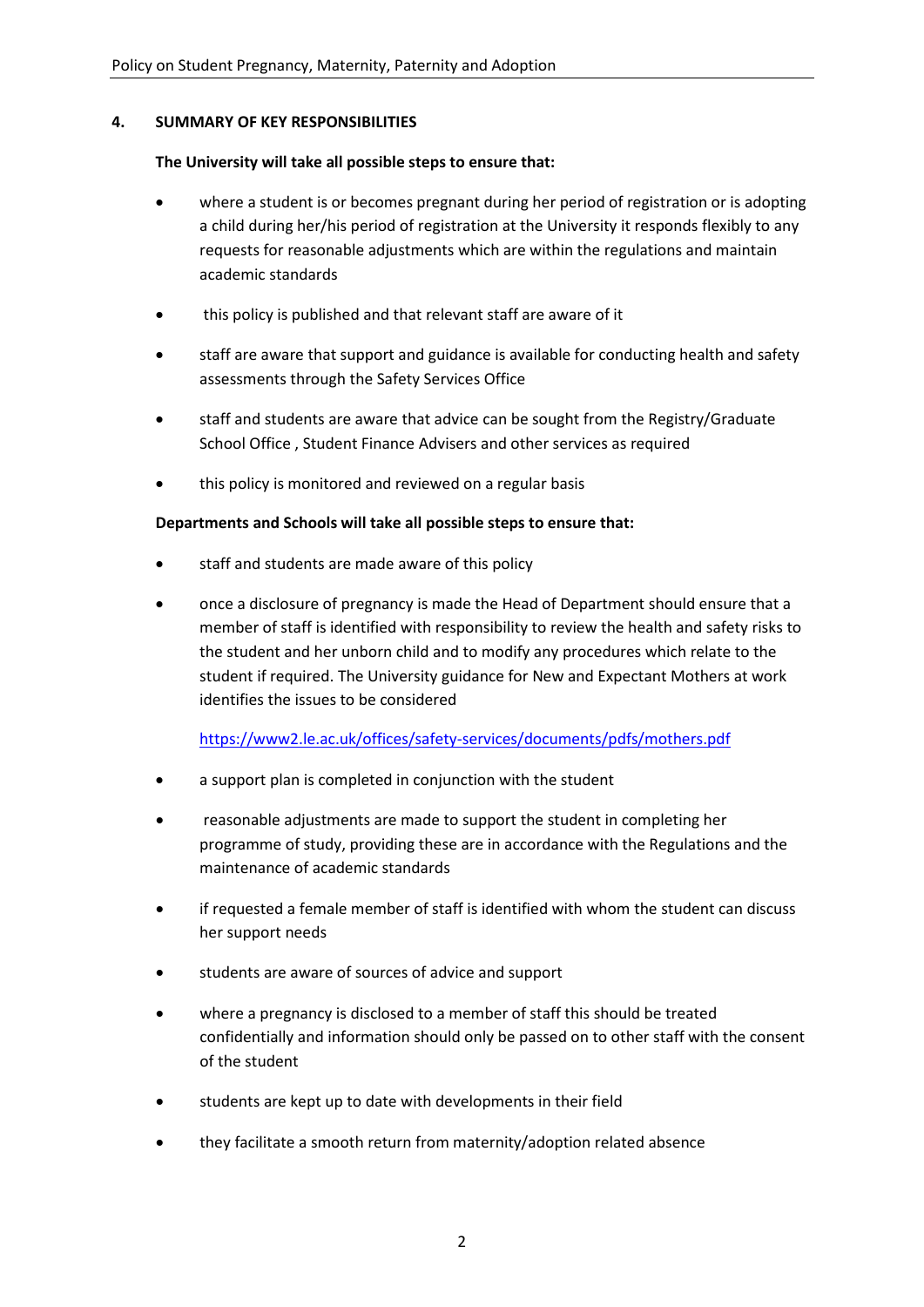# **Students**

Although students are not required to advise their department if they are pregnant they are encouraged to disclose a pregnancy in confidence at an early stage, particularly if their programme of study carries potential health and safety risks for the mother her unborn child. In deciding whether or not to notify their department a student might wish to consider the following:

- whether there are any elements of her programme of study which could present a health risk to either herself or her unborn child
- whether absences, for example for ante-natal appointments might impact on her studies which it would be helpful for her department to take into account
- whether other bodies, such as sponsors need to be informed

# **5. STUDENTS ON TAUGHT PROGRAMES**

Students on taught programmes are strongly recommended to request a meeting with their personal tutor or another member of staff to discuss and agree a plan for their studies.

Potential risks to the student should be reviewed by the Department and where necessary adjustments made to procedures.

Discussions should also take place about agreeing any periods of absence and making arrangements for the student to catch up on any missed lectures/tutorials so she is not placed at a disadvantage.

Consideration may also need to be given to whether any special arrangements need to be put in place with respect to placements or fieldwork.

Advice should also be given on how to apply for suspension of studies to allow for a period of maternity or adoption related absence, if required by the student.

# **6. POSTGRADUATE RESEARCH STUDENTS**

Postgraduate research students are strongly recommended to request a meeting with a member of their supervisory team or the Postgraduate Tutor to discuss and agree a plan for their studies, including arrangements for taking time off for medical appointments.

Potential risks to the student should be reviewed by the Department and where necessary adjustments made to procedures.

Advice should also be given on how to apply for suspension of studies to allow for a period of maternity related absence, if required by the student.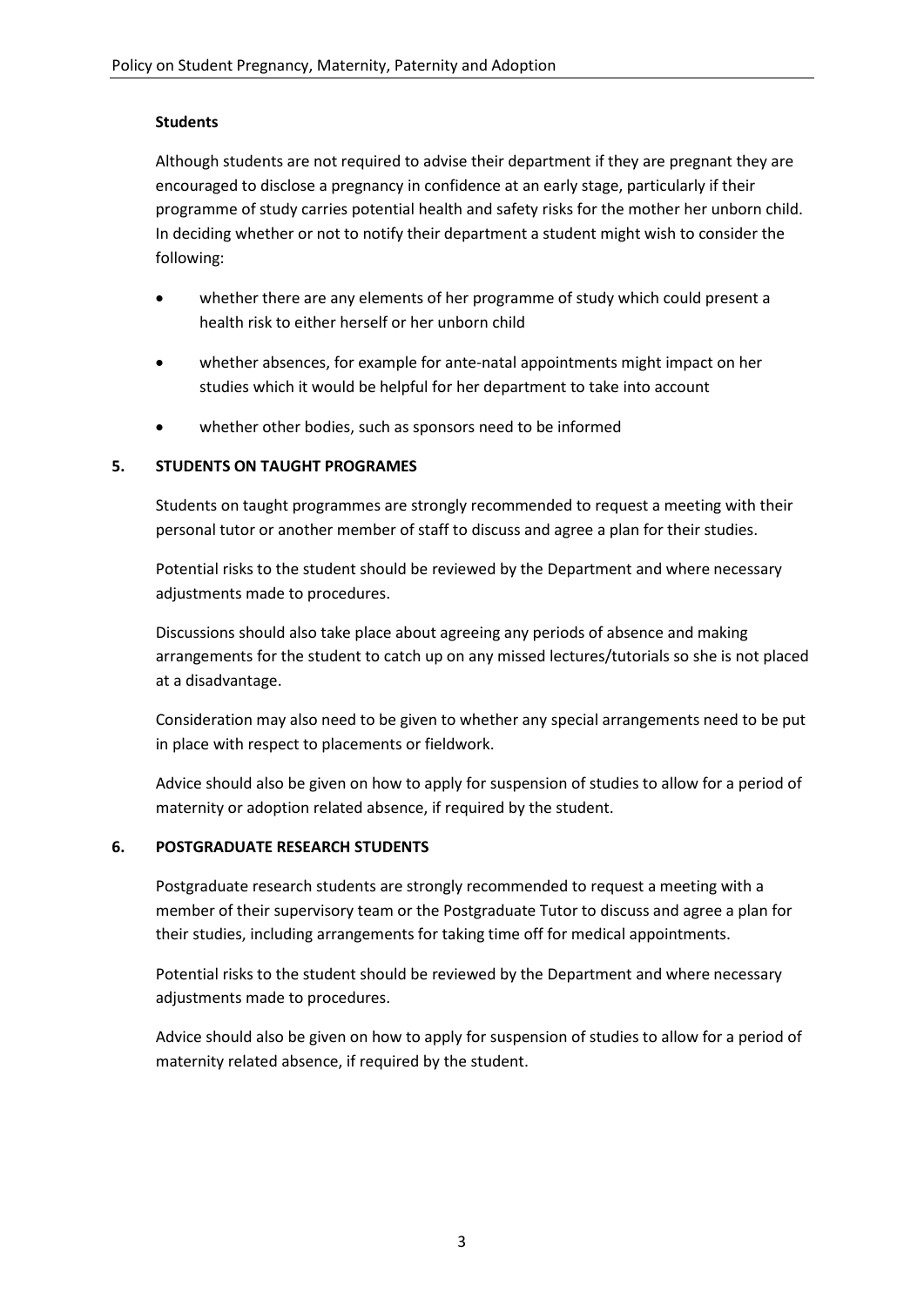# **7. MATERNITY RELATED ABSENCE AND FUNDING**

Students will normally be permitted to formally suspend their studies for up to one calendar year for maternity/adoption leave. The length of time will be determined by a student's personal circumstances and the structure of the programme of study.

Students who choose not to formally suspend their studies are required to take two weeks compulsory leave of absence immediately following the birth of their child via an authorised absence. An application for such an absence should, whenever possible, be made three months before it is due to commence.

If a student decides not to take a suspension of studies as a period of maternity leave the expectation is that she will continue to engage with her studies in the normal way, including attending and submitting work as required. Where a student chooses not to take a period of suspension and subsequently requires an extension to registration this will be considered in the usual way in accordance with Senate Regulation 2 or 9 and the appropriate tuition fees will be charged. Requests for periods of suspension or adjustment of fees cannot be made retrospectively.

Undergraduate students should note that funding will usually stop when their suspension of studies starts. Details on student finance can be found at:

#### <https://www.gov.uk/browse/education/student-finance>

Advice on general financial matters and any entitlements can also be obtained from the Student Welfare Servic[e http://www2.le.ac.uk/offices/ssds/welfare](http://www2.le.ac.uk/offices/ssds/welfare)

Students receiving funding from a sponsor should contact their sponsor for further advice.

Research students who are funded through a Research Council or University studentship are allowed a six month period of paid maternity leave followed by a further six months unpaid, if required.

# **8. ARRANGEMENTS FOR TAKING MATERNITY RELATED ABSENCE**

A Student should meet with her personal tutor, supervisor or another member of staff to discuss how the pregnancy is likely to impact on her studies and, where required, arrangements for a suspension of studies. The student and their tutor/supervisor will need to consider the implications with respect to the programme of study.

If a student experiences complications as a result of her pregnancy and needs additional time off a claim may need to be made under the mitigating circumstances regulations (see Senate Regulation 7.99 to 7.114). Pregnancy itself is not viewed as a mitigating circumstance but if students suffer a pregnancy-related illness or other complications which have implications for attendance and assessment this would be viewed as mitigating circumstances. Any claim for consideration of mitigating circumstances should be made in accordance with the above Regulations, through the submission of a Mitigating Circumstances Form.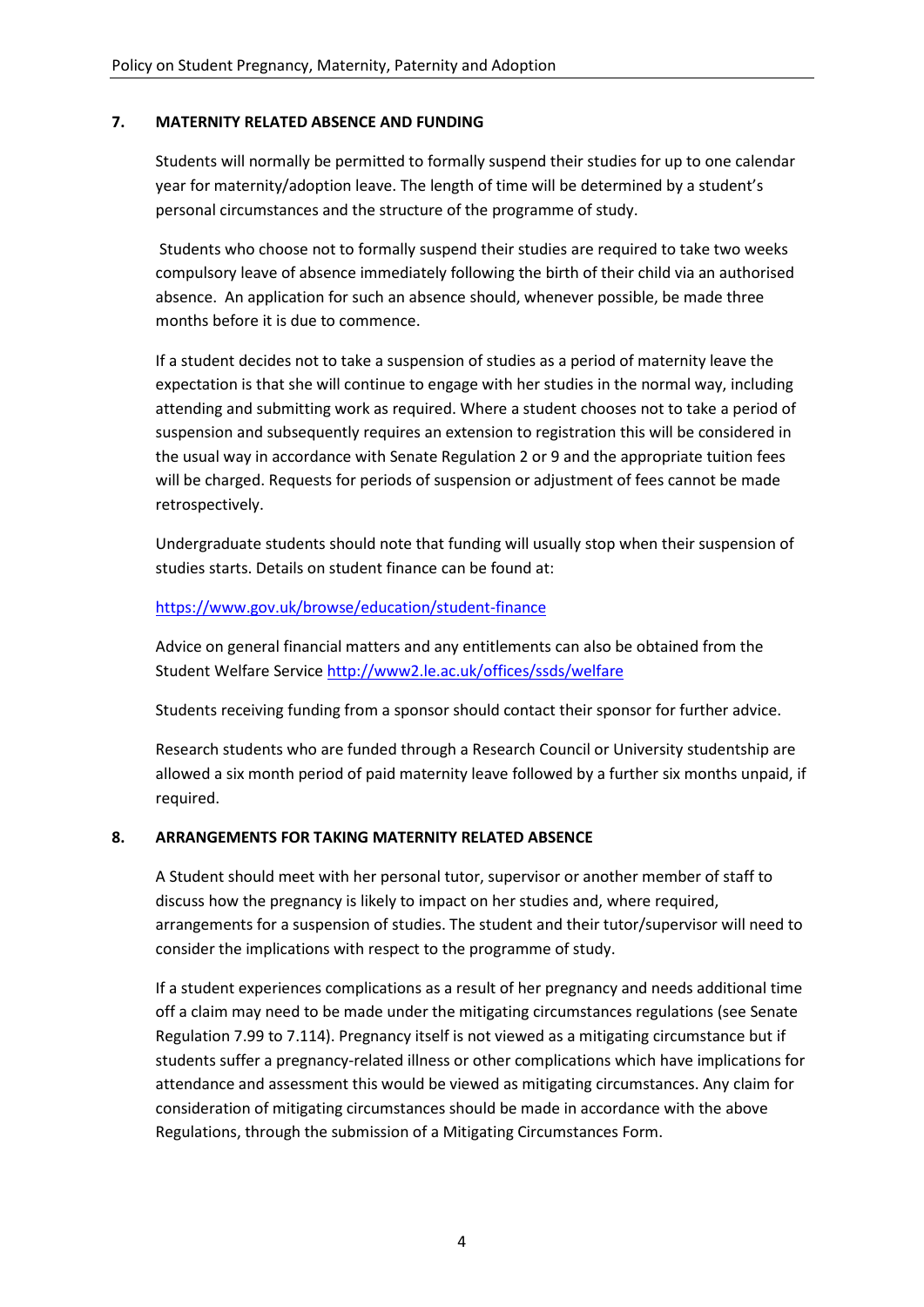Students should request a suspension to studies for the required period in accordance with Senate Regulation 2.35-2.39.

For students on taught programmes a request should be made on the suspension form which can be found a[t http://www2.le.ac.uk/offices/sas2/studentrecord](http://www2.le.ac.uk/offices/sas2/studentrecord)

For postgraduate research students a request should be made on the suspension form which can be found a[t http://www2.le.ac.uk/departments/gradschool/forms](http://www2.le.ac.uk/departments/gradschool/forms)

# **9. VISA ISSUES FOR INTERNATIONAL STUDENTS**

International students should seek advice from the International Officers (Student Welfare Service) at the earliest opportunity to determine whether there are any implications for their visa status. In exceptional cases, International Officers may seek further advice from the UKVI to determine appropriate options for a particular student.

The University is required to report any Tier 4 students who take a suspension of studies to the UKVI and there may be a requirement that they leave the UK.

International students who have a financial sponsor should also contact them for further advice and guidance.

# **10. ACCOMMODATION**

Students living in University accommodation who find this is no longer suitable during their pregnancy should seek advice from Accommodation and Residential Services.

# **11. STUDY ABROAD AND WORK PLACEMENTS AND FIELD TRIPS**

Where a student becomes pregnant before or during a period of study abroad or a work placement there may be circumstances where the University is limited in the support it can provide. Advice may be sought from the Department and/or the International Office. Where there is judged to be a risk to the student or her unborn child she may be strongly advised to suspend her studies or, in certain cases, it may be possible for a student to transfer to a variant of a degree programme which does not require a period of study abroad. Consideration of travel/study abroad/work placements should be informed by the advice of a registered midwife or doctor.

Where a student is on placement she will be required to follow her employer's regulations/polices in addition to University requirements.

# **12. ADOPTION LEAVE**

Students who are the primary adopter may apply for a suspension of studies of up to one year as outlined above. Only one member of a couple jointly adopting may apply for adoption leave and this applies regardless of whether one or both members of a couple are students. The other member of a couple may apply for paternity or maternity support leave.